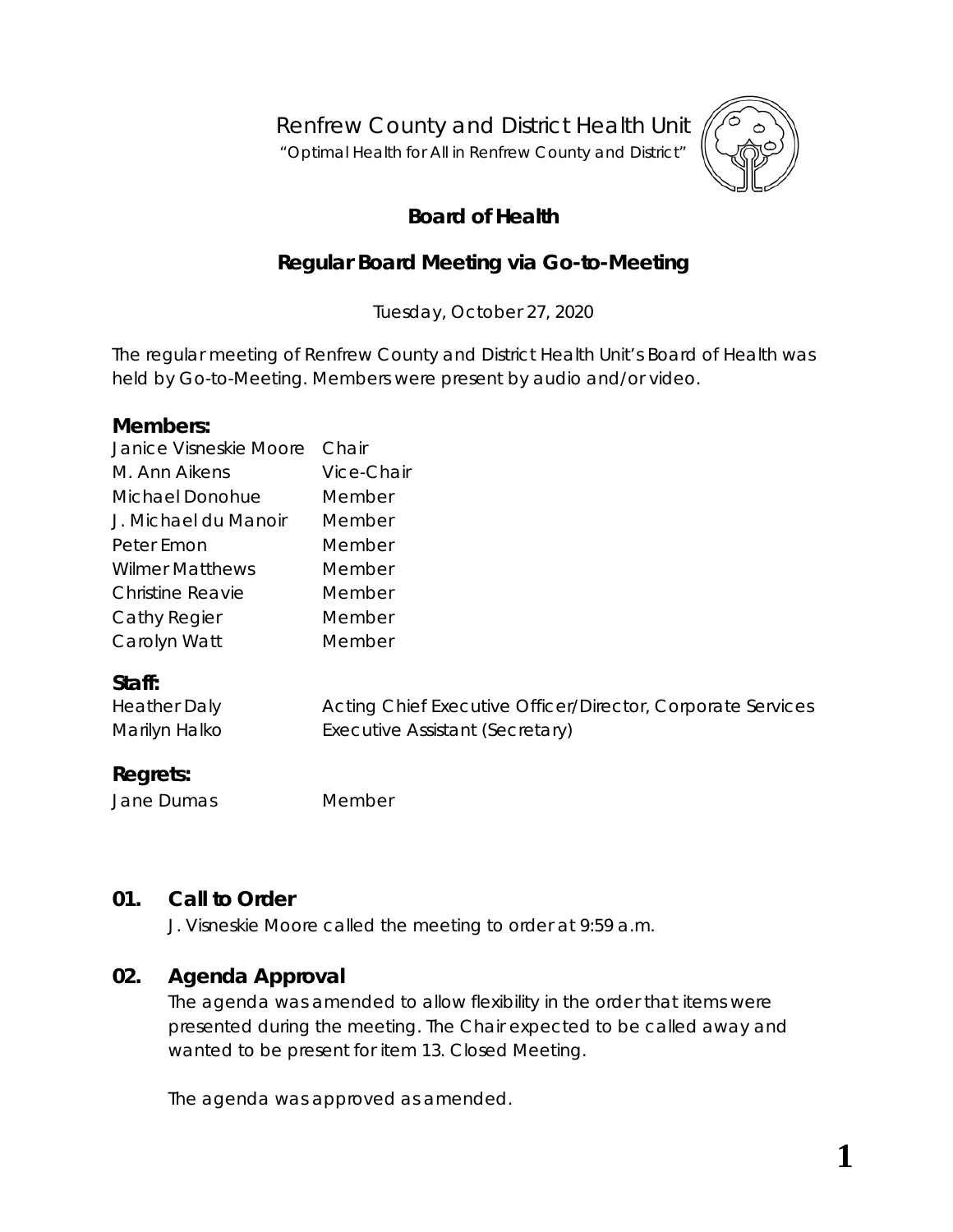# **Resolution: # 1 BoH 2020-Oct-27**

A motion by C. Reavie; seconded by C. Watt; be it resolved that the Board approve the agenda, as amended.

Carried

**03. Declarations of Conflict of Interest** There were no declarations of conflict of interest.

### **04. Delegations**

There were no delegations.

# **05. Minutes of Previous Meetings (Approval)**

a. Regular Board Meeting Minutes 2020-Sep-29 The meeting minutes for the Special Board meeting held on Tuesday, September 29, 2020, via *GoToMeeting*, were approved, as presented.

# **Resolution: # 2 BoH 2020-Oct-27**

A motion by M. A. Aikens; seconded by C. Regier; be it resolved that the Board approve the meeting minutes from the Regular Board meeting held on Tuesday, September 29, 2020, as presented.

Carried

b. Special Board Meeting Minutes 2020-Oct-09 The meeting minutes for the Special Board meeting held on Friday, October 09, 2020, via *GoToMeeting*, were approved, as presented.

# **Resolution: # 3 BoH 2020-Oct-27**

A motion by W. Matthews; seconded by M. A. Aikens; be it resolved that the Board approve the meeting minutes from the Special Board meeting held on Friday, October 09, 2020, as presented.

Carried

# **06. Business Arising**

All items from the 2020-Sep-29 Regular Board Meeting Action List were completed.

# **07. Correspondence**

The Board received the following correspondence:

|    | Subject:                                      | From:           | Action:                           |
|----|-----------------------------------------------|-----------------|-----------------------------------|
| а. | alPHa Information Break<br>September 25, 2020 | $\bullet$ alPHa | • Sent by email on<br>2020-Sep-28 |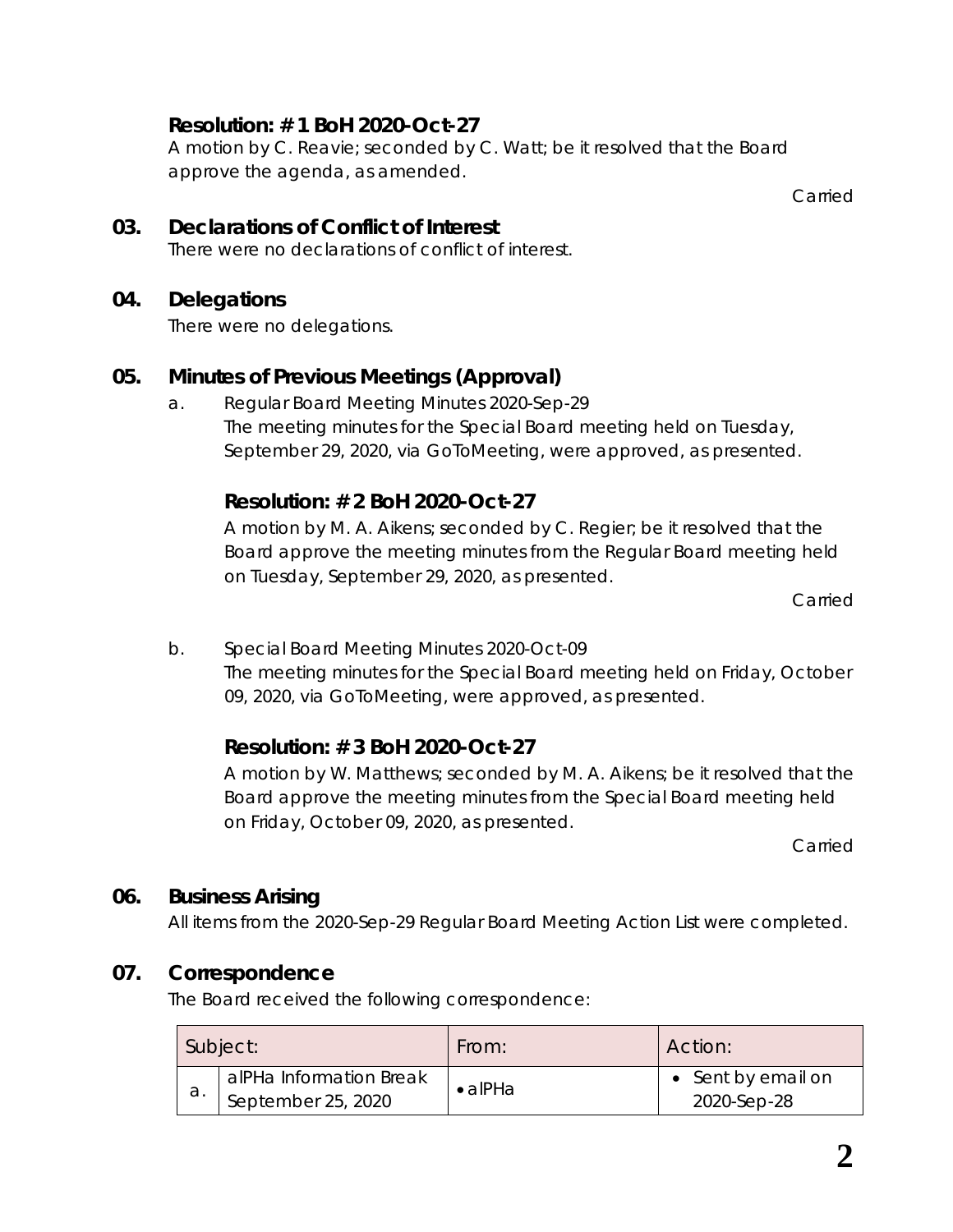|    |                                                                                   |                                                            | Received as<br>information.                                                                                                   |
|----|-----------------------------------------------------------------------------------|------------------------------------------------------------|-------------------------------------------------------------------------------------------------------------------------------|
| b. | <b>Ontario Fall Budget</b>                                                        | $\bullet$ alPHa                                            | • Sent by email on<br>2020-Oct-08<br>Received as<br>information.                                                              |
| C. | Basic Income for Income<br>Security during the<br>COVID-19 Pandemic and<br>Beyond | • Public Health Sudbury<br>and Districts                   | Sent by email on<br>2020-Oct-14<br>Received as<br>$\bullet$<br>information.                                                   |
| d. | alPHa Pre-Budget<br>Submission                                                    | $\bullet$ alPHa                                            | Sent by email on<br>2020-Oct-19<br>Send letter.                                                                               |
| е. | Long Term Care Letter-<br>finding test results                                    | • Warden D. Robinson                                       | Sent by email to<br>Dr. Cushman<br>2020-Oct-14<br>Received as<br>$\bullet$<br>information from<br>the Resources<br>Committee. |
| f. | Hundreds of federal staff<br>now helping provinces<br>do contact tracing          | • Referred by<br><b>Executive Committee</b><br>2020-Oct-20 | Received as<br>information.<br>Send letter.<br>$\bullet$                                                                      |
| g. | Contact Tracer Job<br>Description-Ministry of<br>Health 2020-Oct-14               | • Referred by<br><b>Executive Committee</b><br>2020-Oct-20 | Received as<br>information.                                                                                                   |
| h. | News Release-Hot Spot<br>Closing                                                  | • Referred by<br><b>Executive Committee</b><br>2020-Oct-20 | Received as<br>information.                                                                                                   |
| İ. | alPHa Information Break<br>October 2020                                           | $\bullet$ alPHa                                            | Sent by email<br>2020-Oct-22<br>Received as<br>information.                                                                   |
| j. | <b>LTC Marrocco</b><br>Commission 20-10-23 First<br>Interim Letter                | • Ontario's Long-Term<br>Care COVID-19<br>Commission       | Added to agenda.<br>Send letter.                                                                                              |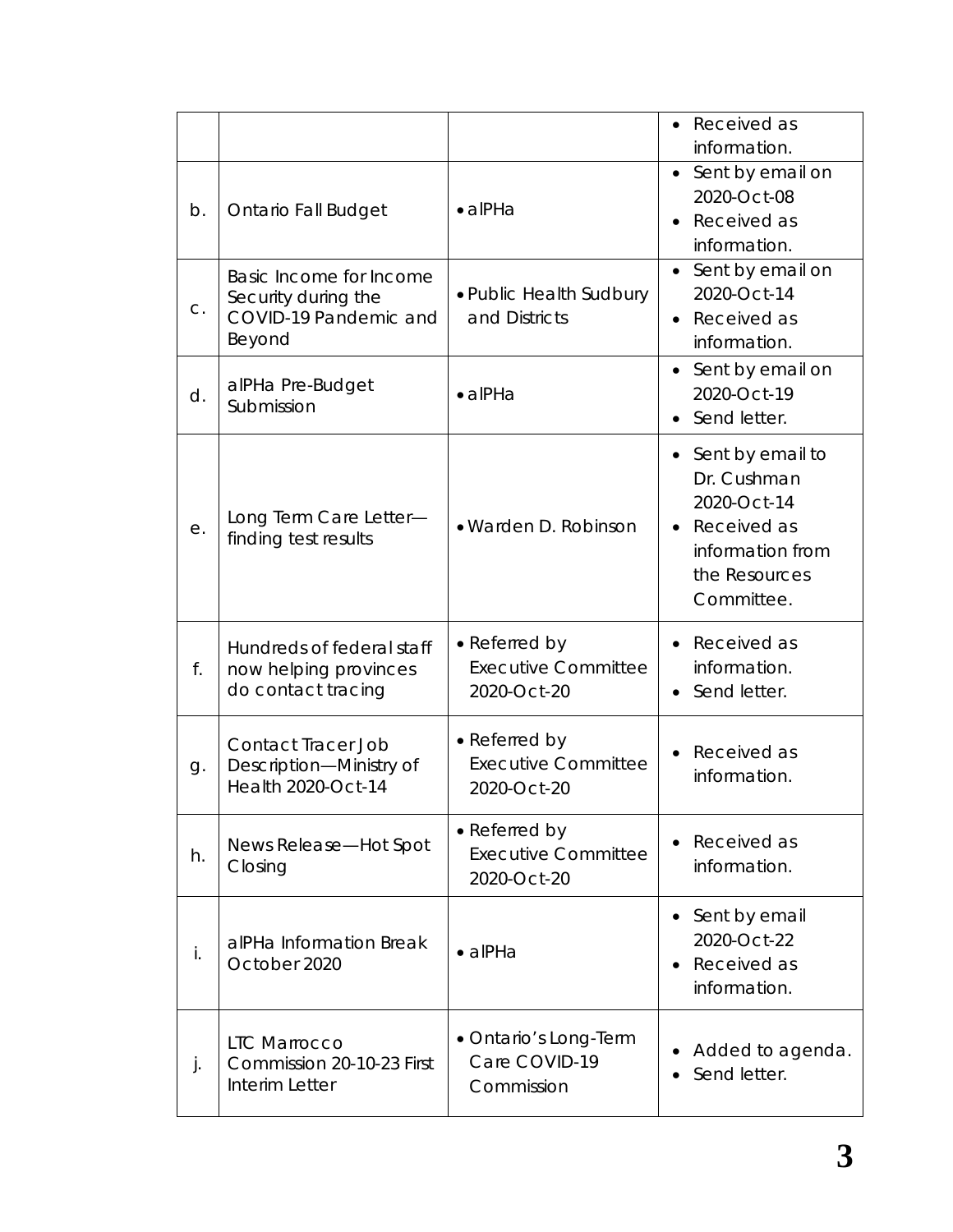In reference to item in 07. d.—Correspondence:

# **Resolution: # 4 BoH 2020-Oct-27**

A motion by P. Emon; seconded by C. Reavie; be it resolved that the Board send a letter endorsing the alPHa *Pre-Budget Submission* to the Minister Phillips, and MPP Yakabuski with copies to alPHa and Minister Elliott.

Carried

In reference to item 07. f.—Correspondence:

# **Resolution: # 5 BoH 2020-Oct-27**

A motion by P. Emon; seconded by M. Donohue; be it resolved that the Board write a letter to Premier Ford requesting that he speak to Prime Minister Trudeau asking that this item be held in reserve for health units other than COVID-19 hot spot areas so that they may also utilize the pool of federal employees for contact tracing when needed.

Carried

In reference to item 07. j.—Correspondence:

# **Resolution: # 6 BoH 2020-Oct-27**

A motion by P. Emon; seconded by M. Donohue; be it resolved that the Board send a letter endorsing the first interim letter from the LTC Marrocco Commission to the Minister Fullerton and Premier Ford.

Carried

# **08. Board Committee Reports**

a. Executive

P. Emon, Executive Committee Chair, presented the following report to the Board:

• [Executive Committee Board Report](https://www.rcdhu.com/wp-content/uploads/2020/12/Executive-Committee-Board-Report-for-2020-Oct-27-2020-Oct-20.docx) from October 20, 2020 meeting

The Report was shared on the GoToMeeting screen. P. Emon answered questions about the report.

# **Resolution: # 7 BoH 2020-Oct-27**

A motion by P. Emon; seconded by C. Reavie; be it resolved that the Board accept the Executive Committee Board Report.

Carried

b. Resources

J. M. du Manoir, Resources Committee Chair, presented two reports to the Board: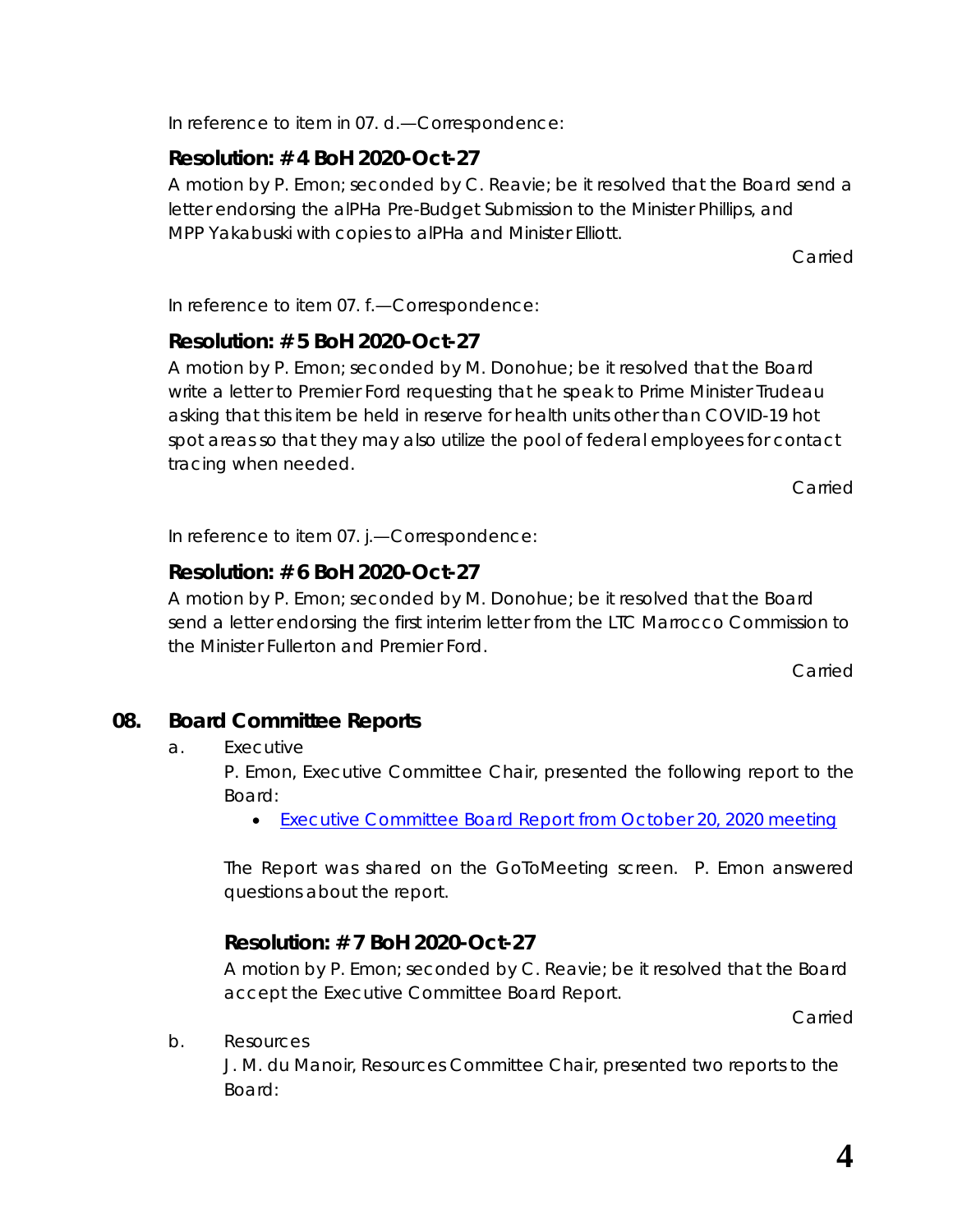• [Resources Committee Board Report](https://www.rcdhu.com/wp-content/uploads/2020/12/09.-b.-Resources-Committee-Board-Report-and-Briefing-Note-2020-Oct-20.pdf) and Briefing Note—2020-Oct-20

At 10:41 a.m., Dr. Robert Cushman, Acting Medical Officer of Health, joined the meeting.

Board Members may submit eligible expenses to allow them to conduct business on behalf of the Board, e.g. access to reliable internet connection or long-distance costs to connect to teleconference or video platforms.

H. Daly was asked to prepare a report for the November 18, 2020 Resources Committee meeting that includes:

- Staffing update numbers
- Update on renovation progress with cost information.

At 10:50 a.m., J. Visneskie Moore vacated the meeting.

At 10:50 a.m., M. A. Aikens took over as Chair of the meeting.

### **Resolution: # 8 BoH 2020-Oct-27**

A motion by; seconded by W. Matthews; be it resolved that the Board accept the Resources Committee Board Report.

Carried

#### **09. Staff Reports**

### a. Report to the Board—Acting Medical Officer of Health Dr. Robert Cushman, Acting Medical Officer of Health, Renfrew County and District Health Unit, presented the following written report to the Board:

• [Report to the Board](https://www.rcdhu.com/wp-content/uploads/2020/12/08.-a.-MOHA-Report-to-the-Board-2020-Oct-27.pdf)

Dr. Cushman confirmed that the COVID-19 pandemic is now in the second wave and gave verbal updates regarding the status of cases in Renfrew County and District (RCD). At the time of the meeting, there was a cumulative total of 91 confirmed COVID-19 cases (since March 18, 2020), one death, 11 confirmed cases in isolation and 33,000 tests completed in RCD. The three COVID-19 issues facing Renfrew County and District currently are hockey, Hallowe'en and hunting. RCDHU sent out letters and media releases with public health guidelines for all three.

A discussion ensued regarding long-term care (LTC) homes in Renfrew County and District. Visitors are required to present negative COVID-19 test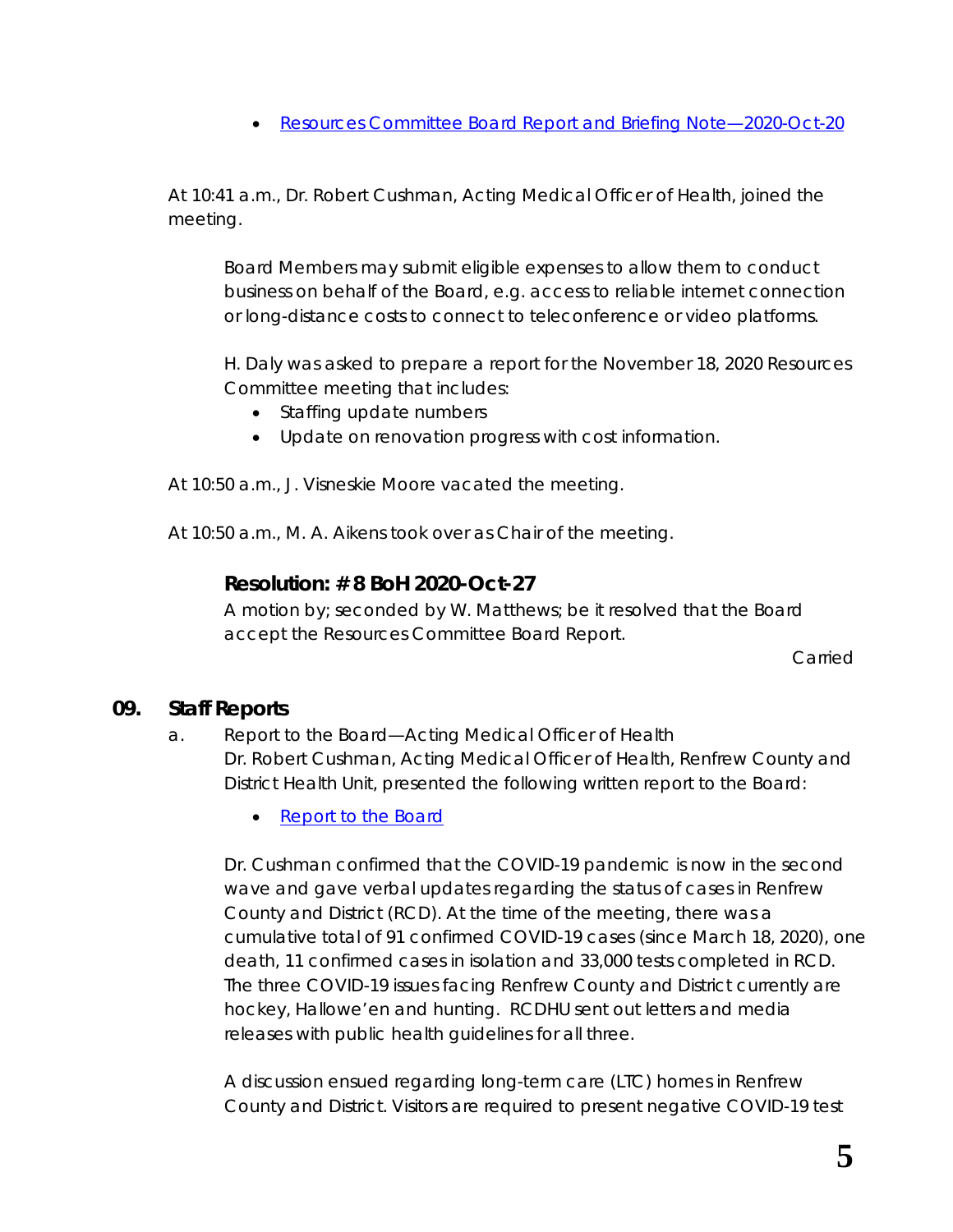results before visiting a resident at long-term care homes in RCD. Waiting times to access test results online can take anywhere from seven to ten days.

After completion of the discussion surrounding long-term care homes it was recommended that the Board endorse the Simcoe Muskoka Public Health letter[—COVID-19 and Long Term Care Reform—](https://www.rcdhu.com/wp-content/uploads/2020/12/07.-e.-COVID-19-and-Long-Term-Care-Reform.pdf)item 07. e. listed under Correspondence from the 2020-Sep-27 Regular Board meeting:

# **Resolution: # 9 BoH 2020-Oct-27**

A motion by W. Matthews; seconded by M. A. Aikens; be it resolved that the Board send a letter of support endorsing the Simcoe Muskoka Public Health correspondence dated 2020-Sep-18, regarding long-term care.

Carried

Ottawa Public Health is preparing to hire an Associate Medical Officer of Health (AMOH). Dr. Cushman proposed this could be collaborative effort, with the RCDHU sharing their services a few days a week. It was recommended that a report be prepared for presentation and consideration at the Resources Committee meeting scheduled for 2020-Nov-18.

# **Resolution: # 10 BoH 2020-Oct-27**

A motion by W. Matthews; seconded by J. M. du Manoir; be it resolved that the Board accept the written and verbal reports to the Board from Dr. Robert Cushman, Acting Medical Officer of Health.

Carried

At 11:42 a.m., Dr. Robert Cushman vacated the *GoToMeeting*.

#### **10. By-Laws**

There were no items in by-laws.

# **11. New Business**

There was no new business.

# **12. Notice of Motion**

There was no notice of motion.

# **13. Closed Meeting**

Before moving into the closed session of the meeting, the Chair asked all meeting attendees to confirm they were in a secure location and alone. All participants confirmed they were in compliance.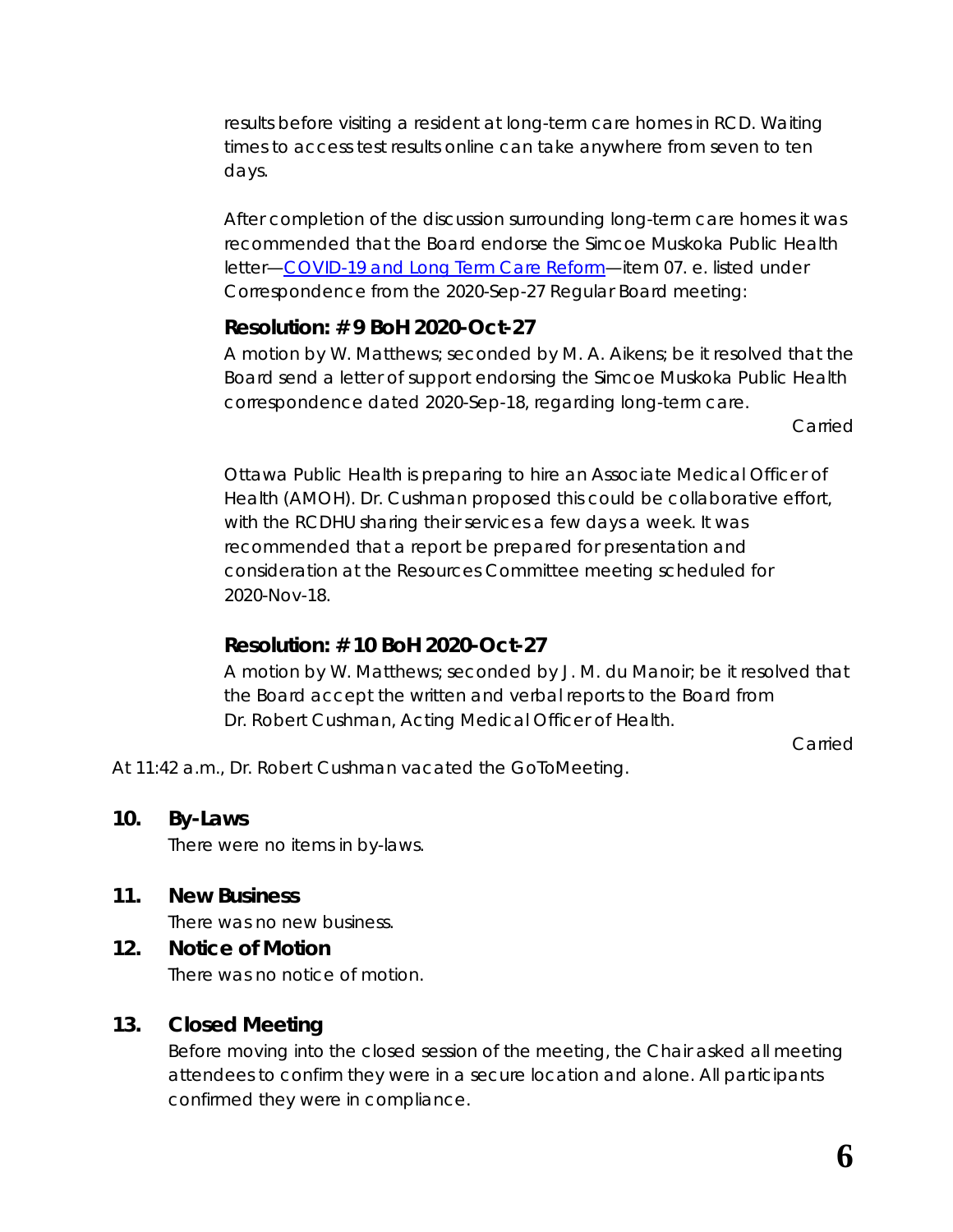# **Resolution: # 11 BoH 2020-Oct-27**

A motion by C. Watt; seconded by C. Reavie; that the Board move into a closed meeting at 11:53 a.m. to discuss: b. personal matters about an identifiable individual, including municipal or local board employees; d. labour relations or employee negotiations; and k. a position, plan, procedure, criteria or instruction to be applied to any negotiations carried or to be carried on by or on behalf of the municipality or local board. 2001, c. 25, s. 239 (2); 2017, c. 10, Sched. 1, s. 26.

Carried

The Chair rose to report that the Board met in a closed meeting to discuss: b. personal matters about an identifiable individual, including municipal or local board employees; d. labour relations or employee negotiations; and k. a position, plan, procedure, criteria or instruction to be applied to any negotiations carried or to be carried on by or on behalf of the municipality or local board. 2001, c. 25, s. 239 (2); 2017, c. 10, Sched. 1, s. 26.

# **Resolution: # 11 BoH 2020-Oct-27**

A motion by J. M. du Manoir; seconded by C. Regier; be it resolved that the Board approve the following non-union staff compensation: 1. wage increment increase of 1.5% per year, for three years until December 31, 2022, retroactive to January 1, 2020; 2. effective November 1, 2020, vision care benefit coverage increased to \$100 per eye exam coverage; 3. changes for bereavement leave to include stepfather, mother, son, daughter; in-law relationships that refer to current spouse and 'step' relationships refer to such relations of the employee only, effective November 1, 2020.

Carried

# **14. Date of Next Meeting**

The next Regular Board meeting is scheduled for Tuesday, November 24, 2020, at 10:00 a.m. or at the call of the Chair.

M. A. Aikens conveyed thanks and appreciation to staff for their efforts during these turbulent times (COVID-19 pandemic) and offered the Board's support during the Pembroke office relocation transition.

# **15. Adjournment**

# **Resolution: # 12 BoH 2020-Oct-27**

A motion by C. Regier; seconded by C. Regier; be it resolved that the Regular Board meeting be adjourned at 12:08 p.m.

Carried